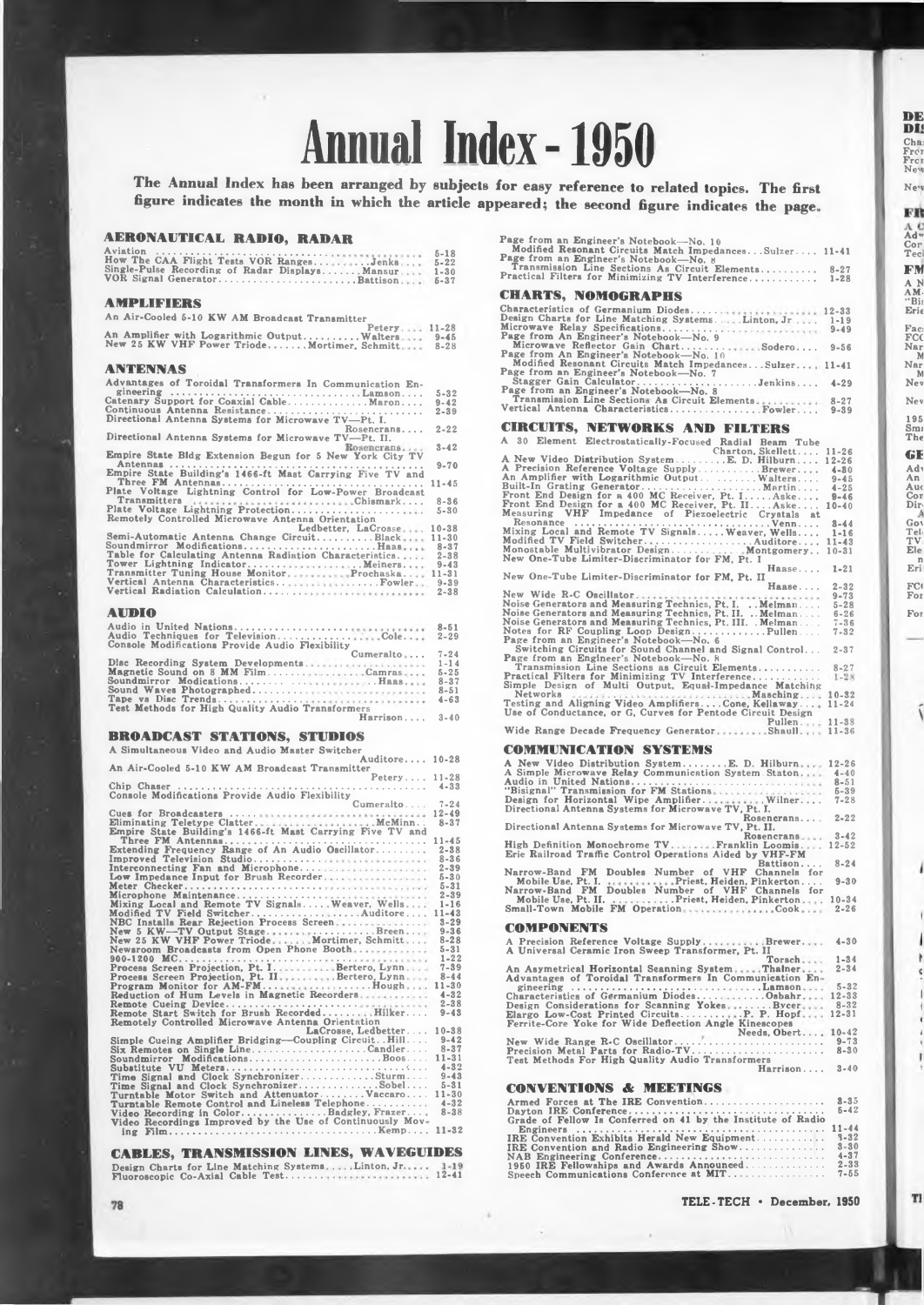# **Annual Index -1950**

**The Annual Index has been arranged by subjects for easy reference to related topics. The first figure indicates the month in which the article appeared; the second figure indicates the page.**

**3-40**

#### **AERONAUTICAL RADIO, RADAR**

| How The CAA Flight Tests VOR RangesJenks<br>Single-Pulse Recording of Radar DisplaysMansur<br>VOR Signal GeneratorBattison                                                                                                                                                                                | $5 - 18$<br>$5 - 22$<br>$1 - 30$<br>$5 - 37$ |
|-----------------------------------------------------------------------------------------------------------------------------------------------------------------------------------------------------------------------------------------------------------------------------------------------------------|----------------------------------------------|
| <b>AMPLIFIERS</b>                                                                                                                                                                                                                                                                                         |                                              |
| An Air-Cooled 5-10 KW AM Broadcast Transmitter<br>Petery 11-28<br>$\mathbf{A} = \mathbf{A}$ . The second contract of the second contract of the second contract of the second contract of the second contract of the second contract of the second contract of the second contract of the second contract |                                              |

# Petery<br>New 25 KW VHF Power Triode.......Walters<br>New 25 KW VHF Power Triode......Mortimer, Schmitt **11-28 9-45 8-28 ANTENNAS Advantages of Toroidal Transformers In Communication Engineering ......................................................................... Lamson. . . . Catenary Support for Coaxial Cable............................... Maron.... Continuous Antenna Resistance.............................................................. Directional Antenna Systems for Microwave TV—Pt. I. Rosencrans.... Directional Antenna Systems for Microwave TV—Pt. II. Empire State Bldg Extension Begun for <sup>5</sup> New York City TV 3-42** Antennas<br>
Empire State Building's 1466-ft Mast Carrying Five TV and<br>
Three FM Antennas.<br>
Plate Voltage Lightning Control for Low-Power Broadcast<br>
Plate Voltage Lightning Control for Low-Power Broadcast **5-32 9-42 2-39 2-22 9-70 11-45 Transmitters Chismark.... Plate Voltage Lightning Protection........................................... Remotely Controlled Microwave Antenna Orientation Ledbetter, LaCrosse Semi-Automatic Antenna Change Circuit......................Black Soundmirror Modifications....................................................Haas Table for Calculating Antenna Radiation Characteristics. 8-36 5-30** Tower Lightning Indicator.......<br>Transmitter Tuning House Monitor<br>Vertical Antenna Characteristics.<br>Vertical Radiation Calculation.... **. . . Meiners. . Prochaska.. ........Fowler 10-38 11-30 8-37 2-38 9-43 11-31 9-39 2-38 AUDIO Audio in United Nations.............................................. Audio Techniques for Television............................. Console Modifications Provide Audio Flexibility Cole. . 8-51 2-29** Disc Recording System Developments<br>Magnetic Sound on 8 MM Film...........<br>Soundmirror Modications.............<br>Sound Waves Photographed..............<br>Tape ys Disc Trends................ **Cumeralto .. . Camras , . . Haas Test Methods for High Quality Audio Transformers Harrison.... 7-24 1-14 5-25 8-37 8-51 4-63**

## **BROADCAST STATIONS, STUDIOS**

| A Simultaneous Video and Audio Master Switcher                                                        |           |
|-------------------------------------------------------------------------------------------------------|-----------|
| Auditore 10-28                                                                                        |           |
| An Air-Cooled 5-10 KW AM Broadcast Transmitter                                                        |           |
| Peters                                                                                                | $11 - 28$ |
|                                                                                                       | $4 - 33$  |
| Console Modifications Provide Audio Flexibility                                                       |           |
| Cumeralto                                                                                             | $7 - 24$  |
|                                                                                                       | $12 - 49$ |
|                                                                                                       | $8 - 37$  |
| Empire State Building's 1466-ft Mast Carrying Five TV and                                             |           |
|                                                                                                       | $11 - 45$ |
| Extending Frequency Range of An Audio Oscillator                                                      | $2 - 38$  |
| Improved Television Studio                                                                            | $8 - 36$  |
| Interconnecting Fan and Microphone                                                                    | $2 - 39$  |
| Low Impedance Input for Brush Recorder                                                                | $5 - 30$  |
|                                                                                                       | $5 - 31$  |
| Microphone Maintenance                                                                                | $2 - 39$  |
| Mixing Local and Remote TV Signals Weaver, Wells                                                      | $1 - 16$  |
| Modified TV Field SwitcherAuditore                                                                    | $11 - 43$ |
| NBC Installs Rear Rejection Process Screen                                                            | $3 - 29$  |
| New 5 KW-TV Output StageBreen                                                                         | $9 - 36$  |
| New 25 KW VHF Power TriodeMortimer. Schmitt                                                           | $8 - 28$  |
| Newsroom Broadcasts from Open Phone Booth                                                             | $5 - 31$  |
|                                                                                                       | $1 - 22$  |
| Process Screen Projection, Pt. I. Bertero, Lynn                                                       | $7 - 39$  |
| Process Screen Projection, Pt. II.  Bertero, Lynn                                                     | $8 - 44$  |
| Program Monitor for AM-FMBough                                                                        | $11 - 30$ |
| Reduction of Hum Levels in Magnetic Recorders.                                                        | $4 - 32$  |
|                                                                                                       | $2 - 38$  |
| Remote Start Switch for Brush Recorded Hilker                                                         | $9 - 43$  |
| Remotely Controlled Microwave Antenna Orientation                                                     |           |
| LaCrosse. Ledbetter                                                                                   | 10-38     |
| Simple Cueing Amplifier Bridging--Coupling Circuit. Hill                                              | $9 - 42$  |
| $\text{Six Remotes on Single Line} \ldots \ldots \ldots \ldots \ldots \text{.} \text{Candler} \ldots$ | $8 - 37$  |
| Soundmirror ModificationsBoos                                                                         | $11 - 31$ |
|                                                                                                       | $4 - 32$  |
| Time Signal and Clock SynchronizerSturm                                                               | $9 - 43$  |
| Time Signal and Clock SynchronizerSobel                                                               | $5 - 31$  |
| Turntable Motor Switch and Attenuator Vaccaro                                                         | $11 - 30$ |
| Turntable Remote Control and Lineless Telephone                                                       | $4 - 32$  |
| Video Recording in ColorBadgley, Frazer                                                               | $8 - 38$  |
| Video Recordings Improved by the Use of Continuously Mov-                                             |           |
|                                                                                                       | $11 - 32$ |
|                                                                                                       |           |

# **CABLES, TRANSMISSION LINES, WAVEGUIDES**

|  | Design Charts for Line Matching Systems |  | $\ldots$ . Linton, Jr.           | $1 - 19$  |
|--|-----------------------------------------|--|----------------------------------|-----------|
|  |                                         |  | Fluoroscopic Co-Axial Cable Test | $12 - 41$ |

| Page from an Engineer's Notebook-No. 10                                                                                                                                                                                          |                      |
|----------------------------------------------------------------------------------------------------------------------------------------------------------------------------------------------------------------------------------|----------------------|
| Modified Resonant Circuits Match ImpedancesSulzer 11-41<br>Page from an Engineer's Notebook-No. 8                                                                                                                                |                      |
| Transmission Line Sections As Circuit Elements<br>Practical Filters for Minimizing TV Interference                                                                                                                               | $8 - 27$<br>$1 - 28$ |
| <b>CHARTS, NOMOGRAPHS</b>                                                                                                                                                                                                        |                      |
|                                                                                                                                                                                                                                  |                      |
|                                                                                                                                                                                                                                  |                      |
| Microwave Relay Specifications 9-49                                                                                                                                                                                              |                      |
|                                                                                                                                                                                                                                  |                      |
|                                                                                                                                                                                                                                  |                      |
| Page from An Engineer's Notebook-No. 10                                                                                                                                                                                          |                      |
| Modified Resonant Circuits Match Impedances Sulzer 11-41                                                                                                                                                                         |                      |
|                                                                                                                                                                                                                                  |                      |
| Page from an Engineer's Notebook-No. 7                                                                                                                                                                                           |                      |
|                                                                                                                                                                                                                                  |                      |
|                                                                                                                                                                                                                                  |                      |
|                                                                                                                                                                                                                                  |                      |
|                                                                                                                                                                                                                                  |                      |
| <b>CIRCUITS, NETWORKS AND FILTERS</b>                                                                                                                                                                                            |                      |
| A<br>30<br>Element Electrostatically-Focused Radial Beam Tube                                                                                                                                                                    |                      |
| Charton, Skellett                                                                                                                                                                                                                | $11 - 26$            |
| A New Video Distribution SystemE. D. Hilburn                                                                                                                                                                                     | $12 - 26$            |
| A Precision Reference Voltage SupplyBrewer                                                                                                                                                                                       | $4 - 80$             |
| An Amplifier with Logarithmic Output<br>Four Lands of the Contract Contract Contract Contract Contract Contract Contract Contract Contract Contract Contract Contract Contract Contract Contract Contract Contract Contract Cont | $9 - 45$             |
|                                                                                                                                                                                                                                  | $4 - 25$             |
|                                                                                                                                                                                                                                  | $9 - 46$             |
|                                                                                                                                                                                                                                  | $10 - 40$            |
|                                                                                                                                                                                                                                  |                      |
|                                                                                                                                                                                                                                  | $8 - 44$             |
|                                                                                                                                                                                                                                  | $1 - 16$             |
|                                                                                                                                                                                                                                  | $11 - 43$            |
|                                                                                                                                                                                                                                  | $10 - 31$            |
|                                                                                                                                                                                                                                  |                      |
| Haase                                                                                                                                                                                                                            | $1 - 21$             |
| New One-Tube Limiter-Discriminator for FM, Pt. II                                                                                                                                                                                |                      |
| Нааве                                                                                                                                                                                                                            | $2 - 32$             |
|                                                                                                                                                                                                                                  | $9 - 73$             |
|                                                                                                                                                                                                                                  | $5 - 28$             |
|                                                                                                                                                                                                                                  | $6 - 26$             |
| Noise Generators and Measuring Technics, Pt. I. Melman<br>Noise Generators and Measuring Technics, Pt. II. Melman<br>Noise Generators and Measuring Technics, Pt. III. . Melman                                                  | $7 - 36$             |
| Notes for RF Coupling Loop DesignPullen                                                                                                                                                                                          | $7 - 32$             |
| Page from an Engineer's Notebook-No. 6                                                                                                                                                                                           |                      |
| Switching Circuits for Sound Channel and Signal Control 2-37                                                                                                                                                                     |                      |
|                                                                                                                                                                                                                                  |                      |
|                                                                                                                                                                                                                                  |                      |
|                                                                                                                                                                                                                                  |                      |
| Simple Design of Multi Output, Equal-Impedance Matching                                                                                                                                                                          |                      |
| Networks Administration of the Masching.                                                                                                                                                                                         |                      |
| Testing and Aligning Video AmplifiersCone, Kellaway 11-24                                                                                                                                                                        |                      |
| Use of Conductance, or G. Curves for Pentode Circuit Design                                                                                                                                                                      |                      |
| Pullen                                                                                                                                                                                                                           | $11 - 38$            |
| Wide Range Decade Frequency Generator Shaull 11-36                                                                                                                                                                               |                      |
| COMMUNICATION SYSTEMS                                                                                                                                                                                                            |                      |
|                                                                                                                                                                                                                                  |                      |
| A New Video Distribution SystemE. D. Hilburn 12-26                                                                                                                                                                               |                      |
| A Simple Microwave Relay Communication System Staton 4-40                                                                                                                                                                        |                      |
| Audio in United Nations                                                                                                                                                                                                          | $8 - 51$             |
|                                                                                                                                                                                                                                  | $5 - 39$<br>7-28     |
|                                                                                                                                                                                                                                  |                      |
|                                                                                                                                                                                                                                  |                      |
| Rosencrans 2-22                                                                                                                                                                                                                  |                      |
| Directional Antenna Systems for Microwave TV, Pt. II.                                                                                                                                                                            |                      |
| Rosencrans 3-42                                                                                                                                                                                                                  |                      |

**DE DI'**

**Chai Fror Frei New New**

**Ad" Cor Teel FM A N AM. "Bis Erie**

FŔ

**Faci FCC Nar N Nar M Nev**

**Nev 195 Sms The GE**

**Adi An Auc Cor Dir**

**Gov Teh TV Ele n Eri FC( For For**

Í

J

I

TI

Rosencrans<br>
Erie Railroad Traffic Control Operations Aided by VHF-FM<br>
Erie Railroad Traffic Control Operations Aided by VHF-FM<br>
Narrow-Band FM Doubles Number of VHF Channels for<br>
Mobile Use, Pt. I. ........................ **COMPONENTS A Precision Reference Voltage Supply A Universal Ceramic Iron Sweep Transformer, Pt. II An Asymetrical Horizontal Scanning System Brewer. Torsch Thalner Advantages of Toroidal Transformers In Communication En-3-42 12-52 8-24 9-30 10-34 2-26 4-30 1-34 2-34** gineering<br>Characteristics of Germanium Diodes.....<br>Design Considerations for Scanning Yokes<br>Elargo Low-Cost Printed Circuits......... **5-32 12-33 8-32 12-31**

**....Lamson ..........Osbahr ............Bvcer • P. P. Hopf Ferrite-Core Yoke for Wide Deflection Angle Kinescopes Needs, Obert... New Wide Range R-C Oscillator............................................................ Precision Metal Parts for Radio-TV..................................................... Test Methods For High Quality Audio Transformers Harrison. .. . 10-42 9-73 8-30 3-40**

# **CONVENTIONS & MEETINGS**

|                                                              | $5 - 42$ |
|--------------------------------------------------------------|----------|
| Grade of Fellow Is Conferred on 41 by the Institute of Radio |          |
|                                                              |          |
| IRE Convention Exhibits Herald New Equipment 3-32            |          |
|                                                              |          |
|                                                              |          |
| 1950 IRE Fellowships and Awards Announced 2-33               |          |
|                                                              |          |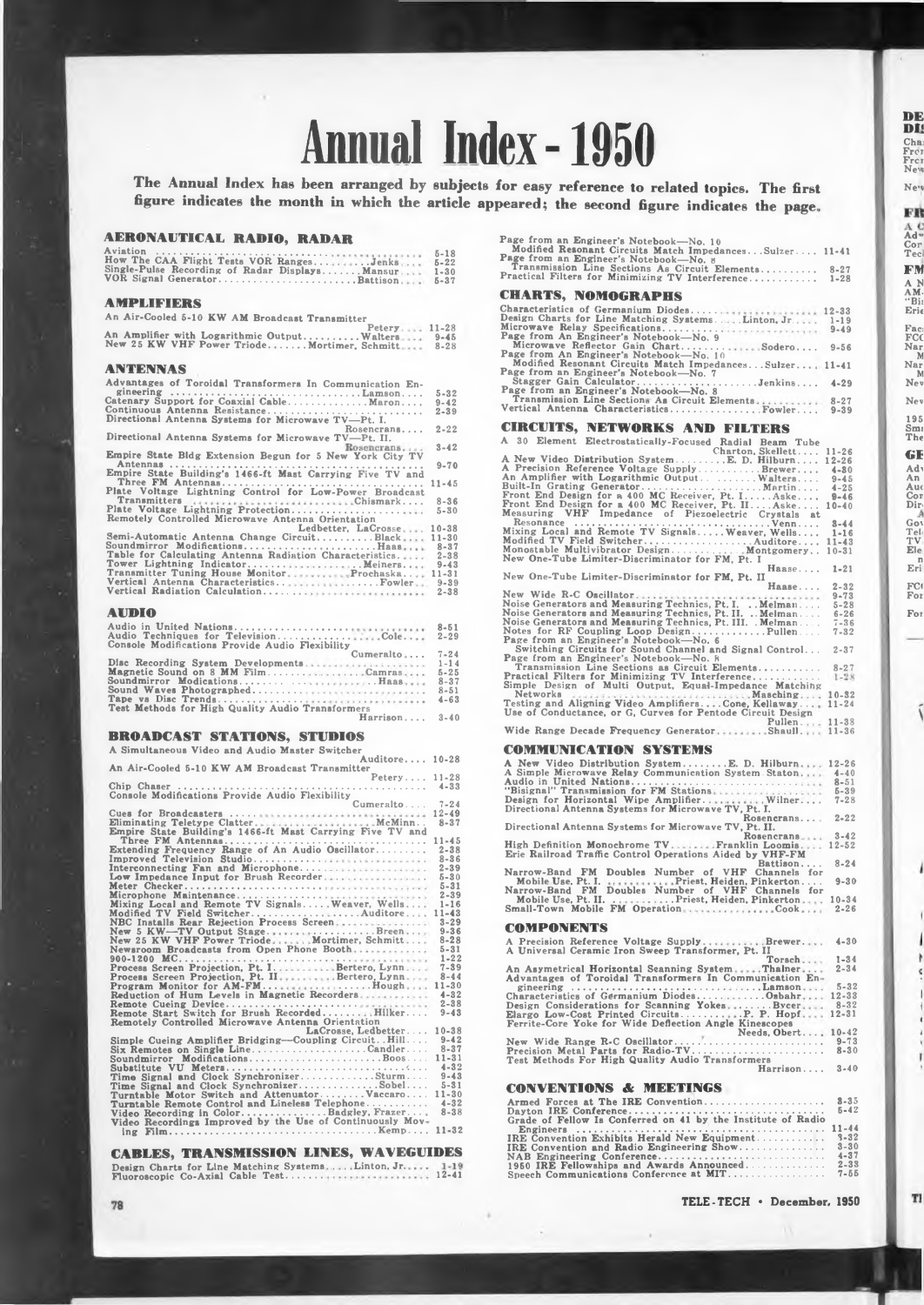#### **DETECTION AND RECTIFIERS, DISCRIMINATORS Characteristics of Germanium Diodes.........................**

| Characteristics of Germanium DiodesOsbahr                                                                 | $12 - 33$ |
|-----------------------------------------------------------------------------------------------------------|-----------|
| Frent End Design for a 400 MC Receiver, Pt. I.  Aske                                                      | $9 - 46$  |
| Frent End Design for a 400 MC Receiver, Pt. II.  Aske<br>New One-Tube Limiter-Discriminator for FM Pt. I. | $10 - 40$ |
| Haase<br>New One-Tube Limiter-Discriminator for FM Pt. II.                                                | $1 - 21$  |
| Наале                                                                                                     | $2 - 32$  |
| FREQUENCY ALLOCATIONS                                                                                     |           |
| A Continuous Band of 40 Channels for Television                                                           | $8 - 23$  |
| Advantage of a Continuous TV Band                                                                         | $1 - 23$  |
| Cordon Report Supports Proposal to Extend VHF-TV Band                                                     | $9 - 33$  |
| Technical Notes on Extending Present VHF-TV Band                                                          | $8 - 22$  |

# **9-3í> Narrow-Band FM Doubles Number of VHF Channels for Mobile Use, Pt. I...............................Priest, Heiden, Pinkerton. . . . Narrow-Band FM Doubles Number of VHF Channels for Mobile Use, Pt. II........................Priest, Heiden, Pinkerton. . . . New One-Tube Limiter-Discriminator for FM, Pt. I.** 1950 Census of Frequency Modulation, Pt. II<br>Small-Town Mobile FM Operation..........<br>The Position of FM—1950................. **8-24 7-23 7-41 2-32 -July 2-26 7-46 6-21 10-25 5-39 1-23 10-23 Advantages of a Continuous TV Band................................................ An Analysis of Television Receivers, 1951......................................... .............. Insert- ...Cook.... Armstrong. . GENERAL FM A New TV-FM Tuner.............................................. AM-FM ...................................................................................... "Bisignal" Transmission for FM Stations. . . ... Erie Railroad Traffic Control Operations Aided by VHF-FM Battison.... Facsimile ........................................................................................................... FCC Chairman Coy Promotes FM to RMA...................................... New One-Tube Limiter-Discriminator for FM, Pt. II.**

| An Analysis of Television Receivers, 1951                  | $10 - 23$ |
|------------------------------------------------------------|-----------|
| Audio in United Nations                                    | $8 - 51$  |
| Condon Report Supports Proposal to Extend VHF-TV Band      | $9 - 33$  |
| Directory of Consulting Engineers and Radio and Television |           |
|                                                            | $10 - 56$ |
| Government Purchasing Directory                            | $6 - 78$  |
| Television Station Data                                    | $6 - 24$  |
| TV-FM-AM Station Equipment Directory                       | $6 - 37$  |
| Electronic Correlator For Solving Complex Signalling Para- |           |
|                                                            | $2 - 40$  |
| Erie Railroad Traffic Control Operations Aided by VHF-FM   |           |
| Battison                                                   | $8 - 24$  |
| FCC Chairman Coy Promotes FM to RMA                        | $7 - 41$  |
| For Manufacturers-New Methods, Materials and Machines      |           |
| Oshahr                                                     | $1 - 26$  |
| For Manufacturers-New Methods, Materials and Machines      |           |
| $O$ sbahr                                                  | $5 - 40$  |
|                                                            |           |

# **10-33 10-49, Blutman Water Vapor Lubricates Brushes Microwave'<sup>s</sup> Multi-Million Dollar Market................. Microwave Relay Specifications...................................... Military Contract Awards.................................................... NAB Engineering Conference........................................... New Values of Electrical Units Established by Law 1950 IRE Fellowships and Awards Announced. . . Our Industry In Re-Armament Program.............. Polaroid-Land Camera for CRO's..................... Recorder Specifications, 1950............................. Sound Waves Photographed............................... Speech Communications Conference at MIT 8-20 5-27 10-36 8-26 9-39 11-44**<br> **13-24**<br> **1-36**<br> **6-66**<br> **9-65**<br> **11-57**<br> **14-34**<br> **11-50**<br> **11-50 14 Cities ir East and Mid-West Added to Microwave Relay and Coaxial Cable Network............................................................ Grade of Fellow is Conferred on 41 by the Institute of Radi<- Engineers .................................................................................................. .. How Competitors Cooperate In RMA.................................................. Interim Report on The TV Hearings............................Loomis. . . . IRE Convention Exhibits Herald New Equipment ........................ Manufacturers Index ....................................................... .......................... The Case for U.S.—TV Standards in South America................. The Public Interest and Color TV..................................................... The Work of the Radio-Television Manufacturers Association Sprague. . U.S. Armed Forces Gear-Up for Speedy Procurement.............. Vertical Antenna Characteristics ............................Fowler... War-Mobilization of Radio TV Manufacturers, Pt. I. Tetley. Wolf. . . War-Mobilization of Radio TV Manufacturers, Pt. Il Tetley, Wolf.**

# **Haase. . . . GOVERNMENT COMMUNICATION**

| Audio in United Nations                             | $8 - 51$ |
|-----------------------------------------------------|----------|
| Government Purchasing Directory                     | $6 - 78$ |
| How The CAA Flight Tests VOR RangesJenks            | $5 - 22$ |
| Industry Mobilization Committee Formed in Chicago   | $9 - 69$ |
|                                                     | $8 - 17$ |
| Military Contracts Awards10-49, 11-57               |          |
| Our Industry In a Re-Armament Program               | $6 - 13$ |
| The Men Who Really Control the Radio Spectrum       | $7 - 21$ |
| U.S. Armed Forces Gear-Up for Speedy Procurement    | $8 - 26$ |
| War-Mobilization of Radio TV Manufacturers. Pt. I.  |          |
| Tetley, Wolf                                        | $6 - 16$ |
| War-Mobilization of Radio TV Manufacturers, Pt. II. |          |
| Tetley, Wolf                                        | $8 - 20$ |
|                                                     |          |
|                                                     |          |

# **INSTRUMENTS & MEASUREMENTS, TEST METHOD A Precision Reference Voltage Supply.......................Brewer. .. .**

| $R - 24$ | A Precision Reference Voltage SupplyBrewer                 | $4 - 30$ |
|----------|------------------------------------------------------------|----------|
| $7 - 41$ | An Amplifier with Logarithmic Output Walters               | $9 - 45$ |
|          |                                                            | $4 - 25$ |
| $1 - 26$ | Design for Horizontal Wipe AmplifierWilner                 | $7 - 28$ |
|          | Electronic Correlator for Solving Complex Signalling Para- |          |
| $5 - 40$ |                                                            |          |
|          |                                                            |          |



*Write for new Mandrel List of* **1000** *sizes*

All

**PRECISION PAPER TUBE CO**

**CHICAGO 47, Plant # 2, <sup>79</sup> Chapel Street, Hartford, Conn.** *ALSO MFRS. OF PRECISION COIL BOBBINS* **2057 W. CHARLESTON STREET**

# **CAREER OPPORTUNITIES TELEVISION**

# Electronic Engineers

**Several interesting openings for qualified men experienced in circuitry, design and/or product development. Minimum of 3 years television experience required. Excellent advancement opportunities. ,**

# Sales Engineers

**necessary. Television transmitter design. Knowledge of TV camera techniques, transmitting equipment and servicing. E.E. degree**

**in gear train M.E. or E.E. Experienced in Radio or TV design. For mass production plant. Prefer heavy background or servo mechanism computation.**

Top man. Must be familiar with Radio or TV production **standard time line assembly methods, work simplification, values, tool and jig design.**

# *Appi, perton, phone or write*

**ALLEIN B. DuMONT LABORATORIES, Inc. Atts Mr. G. K\YE. Personnel Dept., MUlberry 4-7400 35 MARKET ST., EAST PATERSON. NEW JERSEY**

First with the finest in Television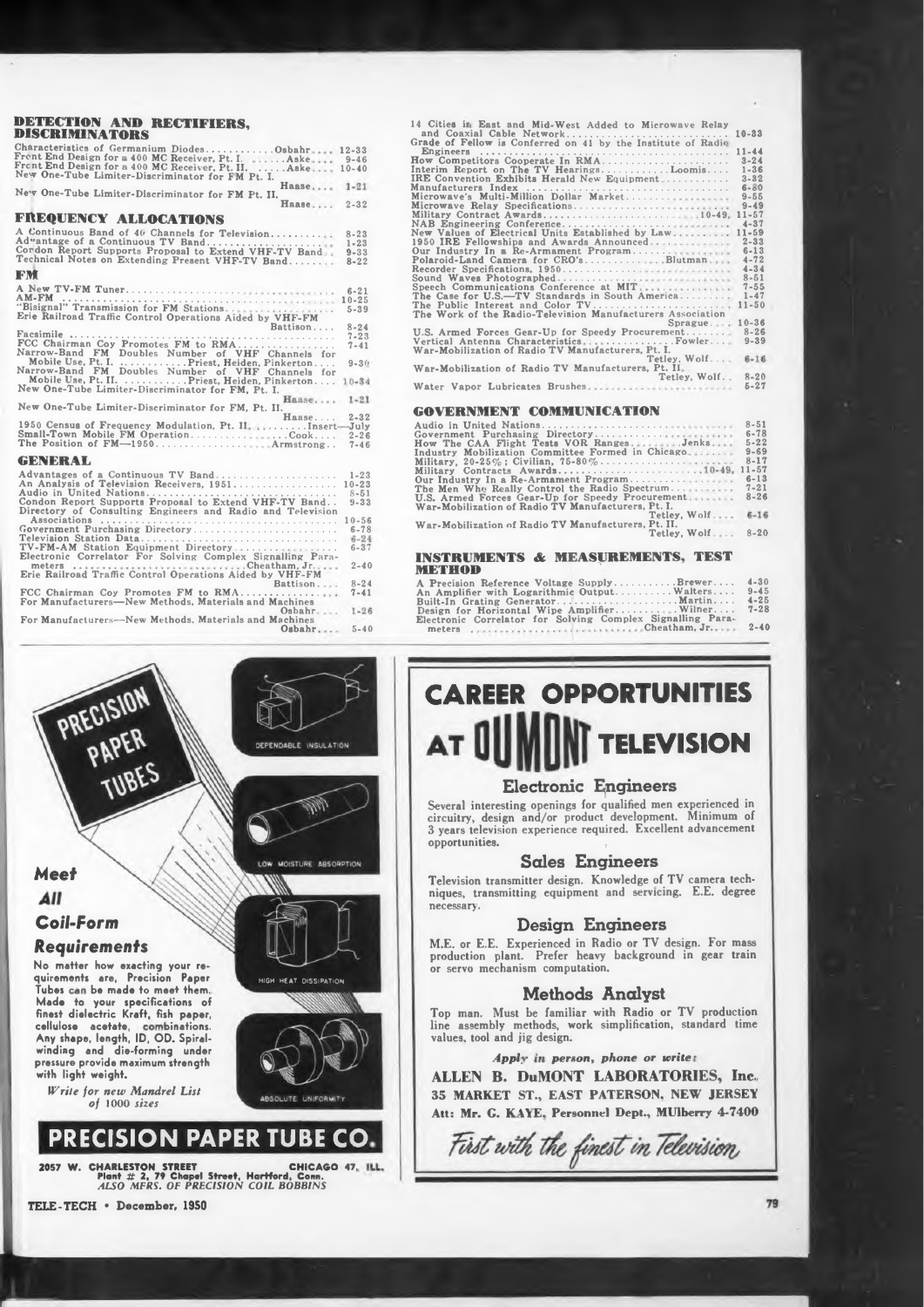# **ANNUAL INDEX** *(Continued)*

| Measuring VHF Impedance of Piezoelectric Crystals At<br>Monostable Multivibrator Design Montgomery 10-31<br>New Wide Range R-C Oscillator<br>Noise Generators and Measuring Technics, Pt. I.  Melman<br>Noise Generators and Measuring Technics, Pt. II. . Melman<br>Noise Generators and Measuring Technics, Pt. III. . Melman<br>Polaroid-Land Camera for CRO'sBlutman<br>R-F Wave AnalyzerC. H. Bredall<br>Simple Design of Multi Output, Equal-Impedance Matching<br>Single-Pulse Recording of Radar Displays<br>Test Equipment in TV Receiver Manufacture<br>Testing and Aligning Video AmplifiersCone, Kellaway<br>Wide Range Decade Frequency GeneratorShaull | $3 - 44$<br>$9 - 73$<br>$5 - 28$<br>$6 - 26$<br>$7 - 36$<br>$4 - 72$<br>$12 - 37$<br>$10 - 32$<br>$1 - 30$<br>$9 - 34$<br>$11 - 24$<br>$11 - 36$ |
|----------------------------------------------------------------------------------------------------------------------------------------------------------------------------------------------------------------------------------------------------------------------------------------------------------------------------------------------------------------------------------------------------------------------------------------------------------------------------------------------------------------------------------------------------------------------------------------------------------------------------------------------------------------------|--------------------------------------------------------------------------------------------------------------------------------------------------|
| <b>MATERIALS, PROPERTIES OF</b>                                                                                                                                                                                                                                                                                                                                                                                                                                                                                                                                                                                                                                      |                                                                                                                                                  |
| A Universal Ceramic Iron Sweep Transformer, Pt. II.                                                                                                                                                                                                                                                                                                                                                                                                                                                                                                                                                                                                                  |                                                                                                                                                  |
| Torsch. 1-34                                                                                                                                                                                                                                                                                                                                                                                                                                                                                                                                                                                                                                                         |                                                                                                                                                  |
| Characteristics of Germanium DiodesOsbahr 12-33                                                                                                                                                                                                                                                                                                                                                                                                                                                                                                                                                                                                                      |                                                                                                                                                  |
| Elargol Low-Cost Printed CircuitsP. P. Hopf 12-31<br>Ferrite-Core Yoke for Wide Deflection Angle Kinescopes                                                                                                                                                                                                                                                                                                                                                                                                                                                                                                                                                          |                                                                                                                                                  |
| Needs, Obert 10-42                                                                                                                                                                                                                                                                                                                                                                                                                                                                                                                                                                                                                                                   |                                                                                                                                                  |
| Fluoroscopic Co-Axial Cable Test<br>For Manufacturers-New Methods, Materials and Machines                                                                                                                                                                                                                                                                                                                                                                                                                                                                                                                                                                            | $12 - 41$                                                                                                                                        |
| $Osbahr 1-26.$                                                                                                                                                                                                                                                                                                                                                                                                                                                                                                                                                                                                                                                       | $5 - 40$                                                                                                                                         |
|                                                                                                                                                                                                                                                                                                                                                                                                                                                                                                                                                                                                                                                                      | $2 - 21$                                                                                                                                         |

**Measuring VHF impedance of Piezoelectric Crystals At Resonance .......................................................................... Precision Meta) Parts for Radio-TV.......................... Testing Dielectric Properties at High Frequencies Venn.... R. K. Witt and J. J. Chapman. . . . 3-44 8-30 12-46**

# **OSCILLATORS**

| Monostable Multivibrator Design Montgomery<br>New Wide Range R-C Oscillator<br>Wide Range 600-7000 MC Local OscillatorJanis | $10 - 31$<br>$9 - 73$<br>$4 - 22$ |
|-----------------------------------------------------------------------------------------------------------------------------|-----------------------------------|
|                                                                                                                             |                                   |
| A New TV-FM TunerLytle<br>A Universal Ceramic Iron Sweep Transformer, Pt. II.                                               | $6 - 21$                          |
| Torsch                                                                                                                      | $1 - 34$                          |
| Commercial Television at UHF. Battison<br><b>Erie Railroad Traffic Control Operations Aided by VHF-FM</b>                   | $3 - 48$                          |
| Battison                                                                                                                    | $8 - 24$                          |
| Ferrite-Core Yoke for Wide Deflection Angle Kinescopes                                                                      |                                   |
| Needs, Obert                                                                                                                | $10 - 42$                         |
| Front End Design for a 400 MC Receiver, Pt. I. Aske                                                                         | $9 - 46$                          |
| Front End Design for a 400 MC Receiver, Pt. II.  Aske                                                                       | $10 - 40$                         |
| Microwave Relay Specifications<br>Narrow-Band FM Doubles Number of VHF Channels for                                         | $9 - 49$                          |
| Mobile Use, Pt. I. Priest, Heiden, Pinkerton                                                                                | $9 - 30$                          |
|                                                                                                                             |                                   |



| Narrow-Band FM Doubles Number of VHF Channels for                                                        |           |
|----------------------------------------------------------------------------------------------------------|-----------|
| Mobile Use, Pt. II. Priest, Heiden, Pinkerton 10-34<br>Remotely Controlled Microwave Antenna Orientation |           |
| LaCrosse, Ledbetter                                                                                      | $10 - 38$ |
| Short 16-in. Metal-Cone Kinescope Development                                                            | $8 - 19$  |
| Steier. Swedlund                                                                                         | $8 - 41$  |
| Test Equipment in TV Receiver Manufacture                                                                | $9 - 34$  |
| Video Recording in ColorBadgley, Fraser                                                                  | $8 - 38$  |
| <b>RECORDING &amp; TRANSCRIBING</b>                                                                      |           |
|                                                                                                          | $8 - 51$  |
| Disc Recording System Developments                                                                       | $1 - 14$  |
| $M = 41 - 5 - 10 - 10 = 0$                                                                               |           |

|                                                           | 8-91     |
|-----------------------------------------------------------|----------|
| Disc Recording System Developments                        | $1 - 14$ |
| Magnetic Sound On 8 MM Film Camras                        | $5 - 25$ |
| Process Screen Projection, Pt. 1 Bertero, Lynn,           | $7 - 39$ |
| Process Screen Projection, Pt. II Bertero, Lynn           | $8 - 44$ |
| Recorder Specifications, 1950                             | $4 - 34$ |
| Single-Pulse Recording of Radar Displays  Mansur          | $1 - 30$ |
| Sound Waves Photographed                                  | $8 - 51$ |
|                                                           | $4 - 63$ |
| Video Recording in Color Badgeley, Fraser                 | $8 - 38$ |
| Video Recordings Improved by the Use of Continuously Mov- |          |
|                                                           |          |
|                                                           |          |

### **STATISTICS**

| Directory of Consulting Engineers and Radio and Television |           |
|------------------------------------------------------------|-----------|
|                                                            | $10 - 56$ |
| Government Purchasing Directory                            | $6 - 78$  |
|                                                            | $6 - 80$  |
| Microwave Relay Specifications                             | $9 - 49$  |
| Recorder Specifications, 1950                              | $4 - 34$  |
|                                                            | $6 - 24$  |
| TV-FM-AM Station Equipment Directory                       | $6 - 37$  |
| The Case for U.S.-TV Standards in South Amer.ca            | $1 - 47$  |
| U.S. and World Radio Statistics for 1950                   | $1 - 24$  |
| TELEVISION                                                 |           |
| A Continuous Band of 40 Channels for Television 8-23       |           |
| A New Video Distribution SystemE. D. Hilburn 12-26         |           |
| A Simultaneous Video and Audio Master Switcher             | $6 - 21$  |

|                                                                 | Auditore 10-28 |           |
|-----------------------------------------------------------------|----------------|-----------|
| A Universal Ceramic Iron Sweep Transformer, Pt. II              |                |           |
|                                                                 | $T$ orsch      | $1 - 34$  |
| Advantages of a Continuous TV Band                              |                | $1 - 23$  |
| An Analysis of Television Receivers, 1951                       |                | $10 - 23$ |
| An Asymetrical Horizontal Scanning SystemThalner                |                | $2 - 34$  |
| Audio Techniques for Television Cole                            |                | $2 - 29$  |
| Built-In Grating Generator Martin                               |                | $4 - 25$  |
| Color Investigations Opened by CTI Demonstrations               |                |           |
|                                                                 | $L$ oomis      | $3 - 38$  |
| Color TV Demonstration by CTI, and contract the contract of the |                | $4 - 38$  |
| Commercial Television at UHF  Battison                          |                | $3 - 48$  |
|                                                                 |                |           |



**TELE-TECH • December, 1950**

**Empi An Engii Expe FCC Ferri 14 C**

**Desig**

**High Impr Inter Last Mani Mixi: Modi NBC NBC New New Page Sv Prac Proc Pro< RCA Rem**

**Teel Test Test The The Vid< Vidi in WO WT**

**Shoi**

TR  $_{An}^{A}$ 

> $\epsilon$ 1.  $\overline{6}$  $\mathbf{Z}$  $\overline{a}$ p<br>S

TI